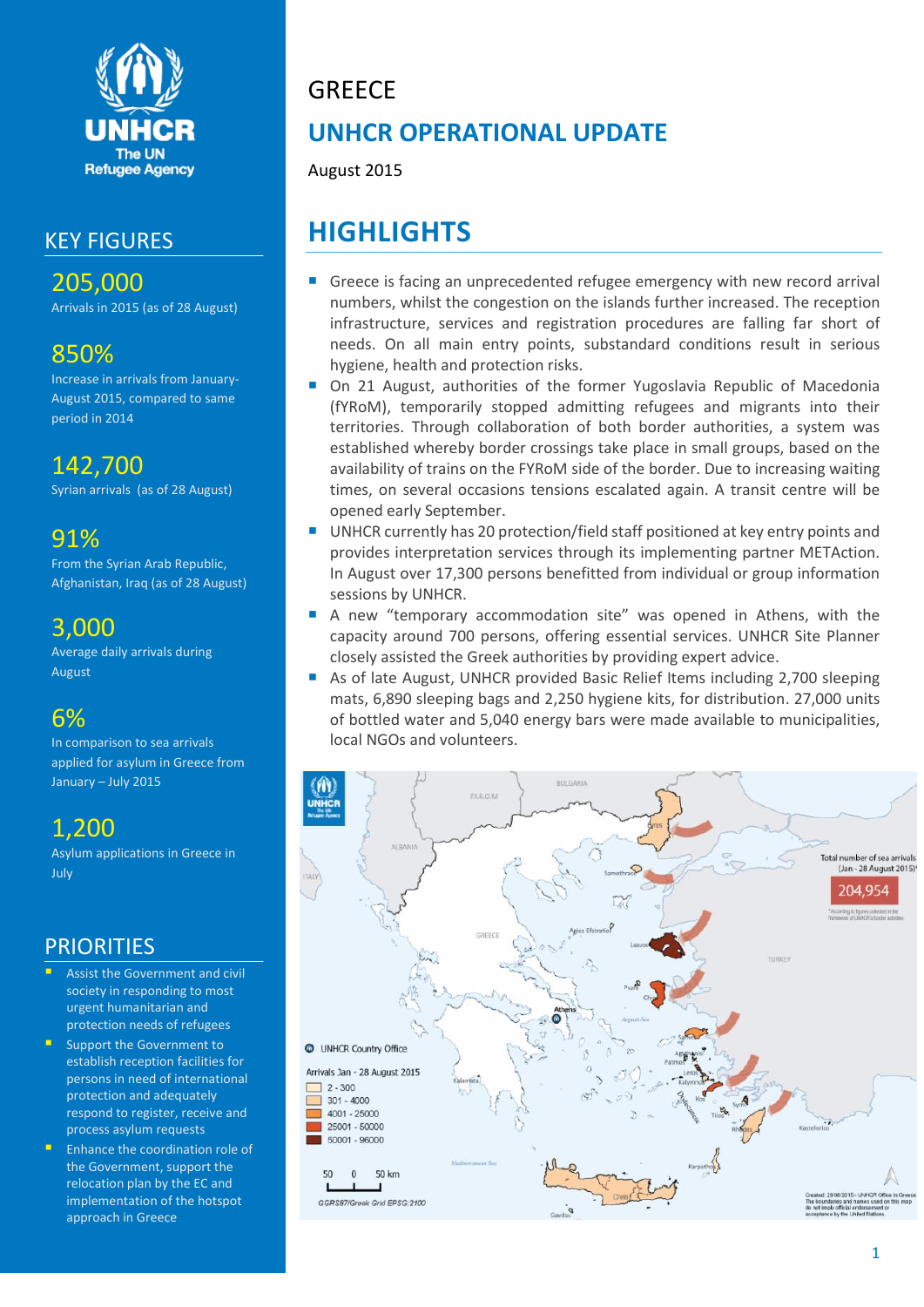## **Operational Context**

 **Unprecedented numbers of new arrivals –** The Greek economic crisis had no impact on ongoing large-scale irregular movements from Turkey, in particular to the Northeastern Aegean and Dodecanese islands. The close proximity to Turkey means that sea crossings are comparatively less dangerous than the Central Mediterranean route, albeit loss of lives still occur. Enhanced



Search and Rescue operations by the Hellenic Coast Guard are ongoing on the route. New record arrival figures were observed on some islands, with the numbers of arrivals in some cases surpassing the total local population of the island. Greece is facing an 850% increase in arrivals from January - August 2015 compared to the same period in 2014. The trend of an accelerating increase is continuing. 40% of all sea arrivals in 2015 occurred in August, over 80,600. This is 30,000 more than in July and almost double the figure of the total arrivals in 2014 (43,500). Up-to-date arrival figures are availabl[e here.](http://www.unhcr.gr/Arrivals/greece/)



■ **Major congestion of the islands** – The increasing backlog in registration and the lack of availability of ferry tickets leads to major congestion of most islands receiving refugees and migrants, particularly on Lesvos, Kos, Chios, Samos and Leros. Average daily arrivals almost doubled from 1,600 in July to 2,900 in August. Lesvos has received the highest number of arrivals, almost half of the total in Greece, 96,000 in 2015 (as of 28 August) with 1,500 average arrivals per day. Over the last days of August, at least 12,000 refugees and migrants have been present on the island. On Kos, the average arrivals per day was 500 during August. Average daily arrivals on other islands in total was 1,000. Demonstrations sometimes

amounting to clashes between the police and migrants occur on a regular basis, particularly on Kos and Lesvos. The deployment of special ferry services has led to temporary reductions of refugees and migrants present on some islands. However, the situation remains of concern due to high numbers of new arrivals and the lack of longer term solutions.

 **Developments at the fYRoM border** – On 21 August, fYRoM authorities temporarily stopped admitting refugees and migrants into their territories. While hundreds of people gathered at the border, security forces used antiriot equipment causing some injuries. UNHCR appealed to the Governments involved to implement border management measures with humanity and in accordance with international obligations. Through good collaboration of both border authorities, a system was established whereby border crossings take place in small groups giving priority to vulnerable individuals, based on the availability of transport on the FYRoM side of the border. However, due to increasing waiting times, on several occasions tensions escalated in clashes and a surge of several hundreds of people crossed the border. The Paionia municipality is expecting to start construction of a transit centre close to the border early September.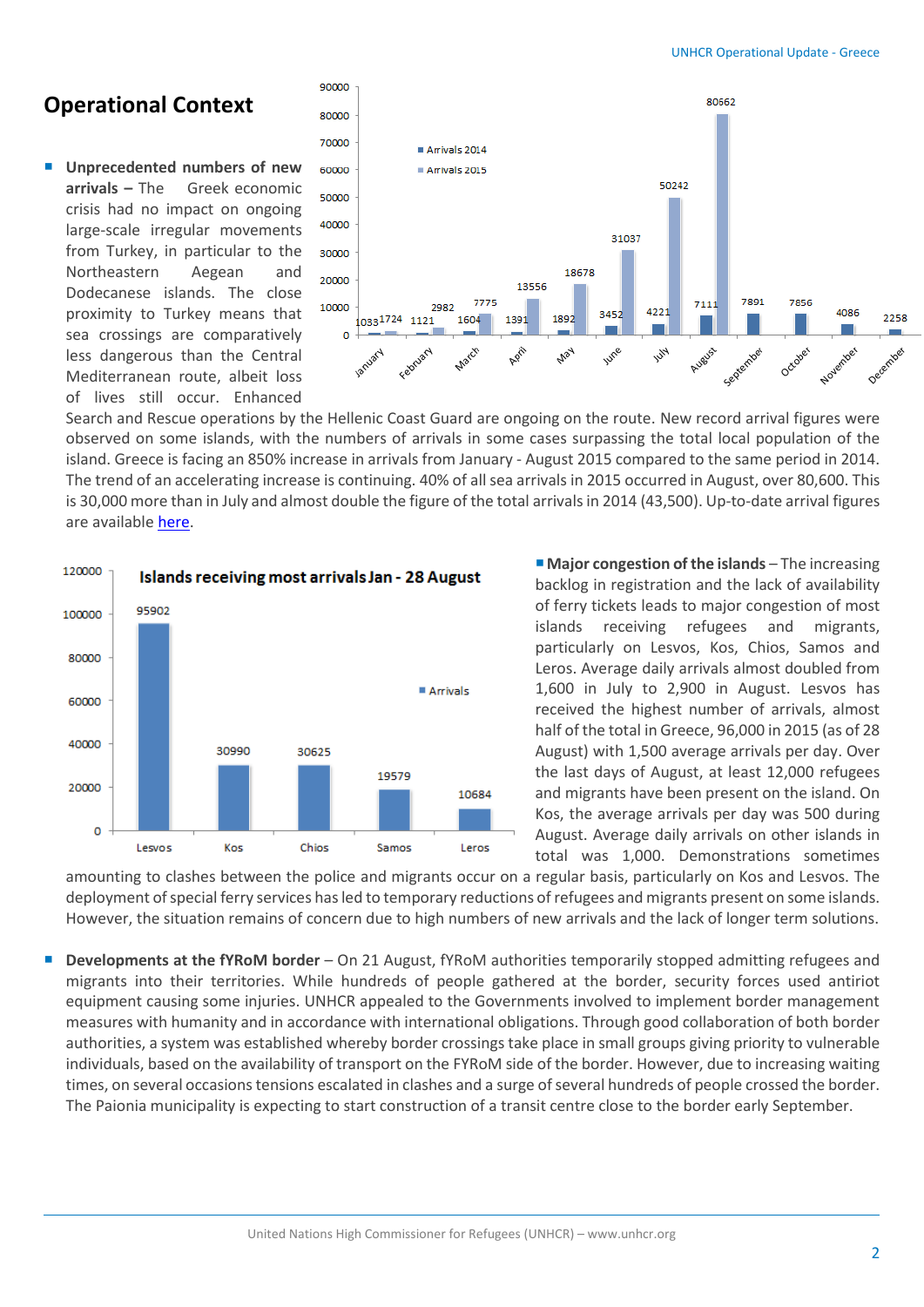- **Country of origin %**
- **Profiling survey of Syrians –** The vast majority of arrivals in Greece are from countries in conflict, mainly the Syrian Arab Republic, followed by Afghanistan, and lower numbers of Iraqis. As of 28 August, 69% of all arrivals since the beginning of the year are Syrians and in July alone Syrians reached 78%. Interim results of an UNHCR survey targeting 670 Syrians entering Greece through land/sea borders, indicate that of the respondents:
	- 44% has children
	- 20% has one or more missing family members
	- 40% attended university education
	- 90% intends to apply for asylum in another country as Greece
	- 54% plans to apply for family reunification in country of asylum





## **Achievements**

# **P**rotection

### **Achievements and Impact**

- **UNHCR currently has 20 protection/field staff positioned on key arrival points, including on Lesvos, Kos, Samos, Chios,** Leros, Rhodes and the land border region. Protection teams are monitoring arrival processes and are meeting new arrivals in order to provide information on procedures, rights, responsibilities, and assistance. From January – August, 80,000 persons benefitted from individual or group information sessions by UNHCR, including over 17,300 in August. The teams also support local authorities in the profiling of the population in order to improve identification of vulnerabilities.
- UNHCR has deployed a team to Idomeni, at the fYRoM border which is assessing protection risks of people on the move. The team operates in close coordination with local authorities, NGOs and volunteer to address acute humanitarian needs.
- UNHCR increased the capacity of the interpretation service of its implementing partner METAction, which is providing support to the UNHCR teams and the authorities during processes. 19 interpreters are based on island locations and at the fYRoM border, covering two languages (Arabic; Farsi/Dari). An additional pool of interpreters for various languages is available in Athens, who can be deployed on mission on a needs-basis. With UNHCR funds, METAction is also providing interpretation in the Eleonas/Votanikos facility in Athens.

 **Opening of temporary accommodation site in Athens –** On 16 August the new Eleonas/Votanikos "temporary accommodation site" opened in Athens, where 90 prefabricated houses can accommodate up to 720 individuals, offering essential services. This is a positive development, provided that a series of issues related to its sustainability, including funding are adequately addressed. UNHCR has advocated for the development of this site and the UNHCR Site Planner has closely assisted the authorities by providing expert advice. UNHCR monitors conditions in the centre on a daily basis, which now operates at its maximum capacity. First inhabitants include around 200 people – mainly Afghan families – who had been sleeping rough in the park of Pedion Tou Areos in Athens.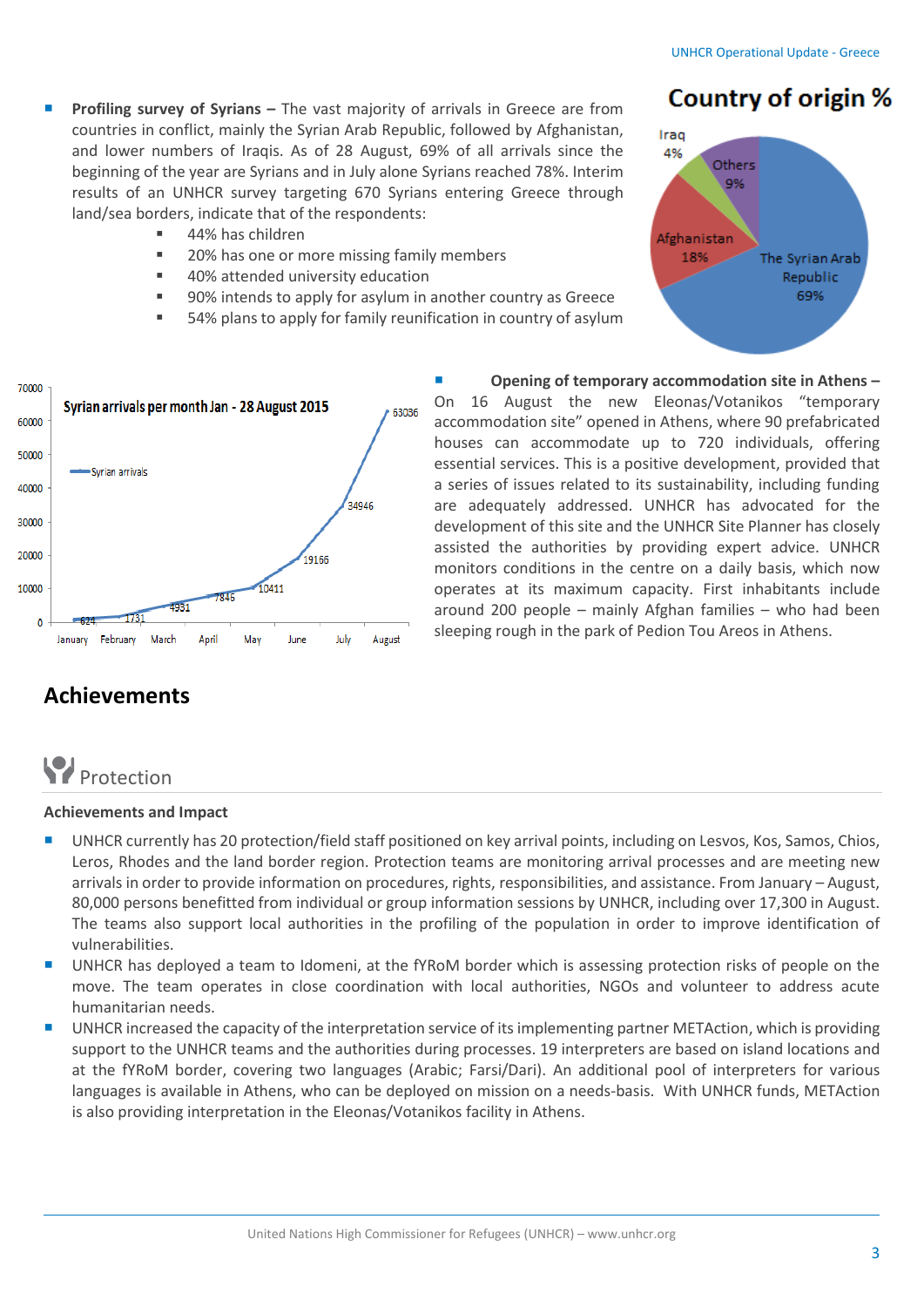- As of the end of July, UNHCR provided through the services of METAction, escorts for the transfer of 195 unaccompanied children from arrival points to specialised facilities on the mainland, including 62 in July alone mainly from Afghanistan and Syria.
- UNHCR supported the coordination of registration processes for pending cases. UNHCR played a substantial role in crowd control, information provision and identification of vulnerable groups during the unpredictable registration processes.

### **Identified Needs and Remaining Gaps**

- **EXA** Changing registration procedures, non-standardised assistance compounded by limited crowd management capacity continue to cause increased tensions and to raise security concerns. Urgent decongestion of the islands is a priority to defuse tension at local level and pressure on limited services.
- There is a need to set up systems to identify persons with specific needs particularly SGBV cases and traumatised individuals, during the registration process, as well as a need to develop an adequate referral process for such cases. Similarly, safety and security around reception centres and informal settlements should be strengthened to prevent violence, including SGBV incidents.

## Emergency Assistance and Basic Relief Items

### **Achievements and Impact**

- As of late August, UNHCR has provided Basic Relief Items including 2,700 sleeping mats, 6,890 sleeping bags and 2,250 hygiene kits, for distribution at arrival points in 2015. More than 14,000 units of bottled water and 5,040 energy bars were made available to municipalities, local NGOs and volunteers for distribution.
- In late August, UNHCR has made available to its partner PRAKSIS, an emergency contingency stock of dry food items, water and basic medicines for distribution in Idomeni, at the fYRoM border. As of end August, more than 13,000 bottles of water were distributed by PRAKSIS and UNHCR teams in Idomeni.
- UNHCR supported targeted one-time assistance to particularly vulnerable individuals with acute needs. This assistance included travel tickets to reach support structures on the mainland, coverage of exceptional accommodation, wheelchairs, crutches and food.
- UNHCR has provided emergency temporary accommodation through its implementing partner PRAKSIS, for extremely vulnerable persons in Lesvos and in Athens from refugee producing countries. This enables them to fulfill all necessary administrative, social or medical procedures, in dignified conditions. Two apartments in Athens and one in Lesvos will be rented and appropriately equipped to host an estimated number of at least 56 extremely vulnerable individuals until the end of the year.
- On Lesvos, to address the challenge faced by arrivals having to walk up to 70 km to registration sites, UNHCR advocated to change the law so the transportation of undocumented people, under certain circumstances, is no longer criminalised. UNHCR also provided 3 buses to the Coast Guard to transport new arrivals to registration points.
- An UNHCR WASH Officer has been deployed to Lesvos and made a number of concrete recommendations to address imminent WASH needs.

### **Identified Needs and Remaining Gaps**

- **There is a lack of basic reception conditions (shelter, water, food, sanitation) with serious hygiene, health and fire risks** at all main entry points. Though a lot of effort is made to identify additional viable reception facilities and areas, they have so far not yielded results.
- Additional sanitary facilities are urgently needed, particularly toilets and a more effective waste management strategy.
- Current combined stocks of all actors of Basis Relief Items, fall short to address the needs of new arrivals.
- On Lesvos, given the increasing numbers of arrivals, transport options from arrival areas in the north to registration points in the south of the island, fall short of the needs – leading to increasing congestion also at arrival points.
- Significant WASH gaps are evident on all islands. On Kos, the municipality has closed all public toilets. UNHCR is exploring a voucher-scheme in cooperation with local hotels and restaurants. On other islands, some toilet/shower facilities are accessible to refugees and migrants, but cannot serve the large numbers of arrivals.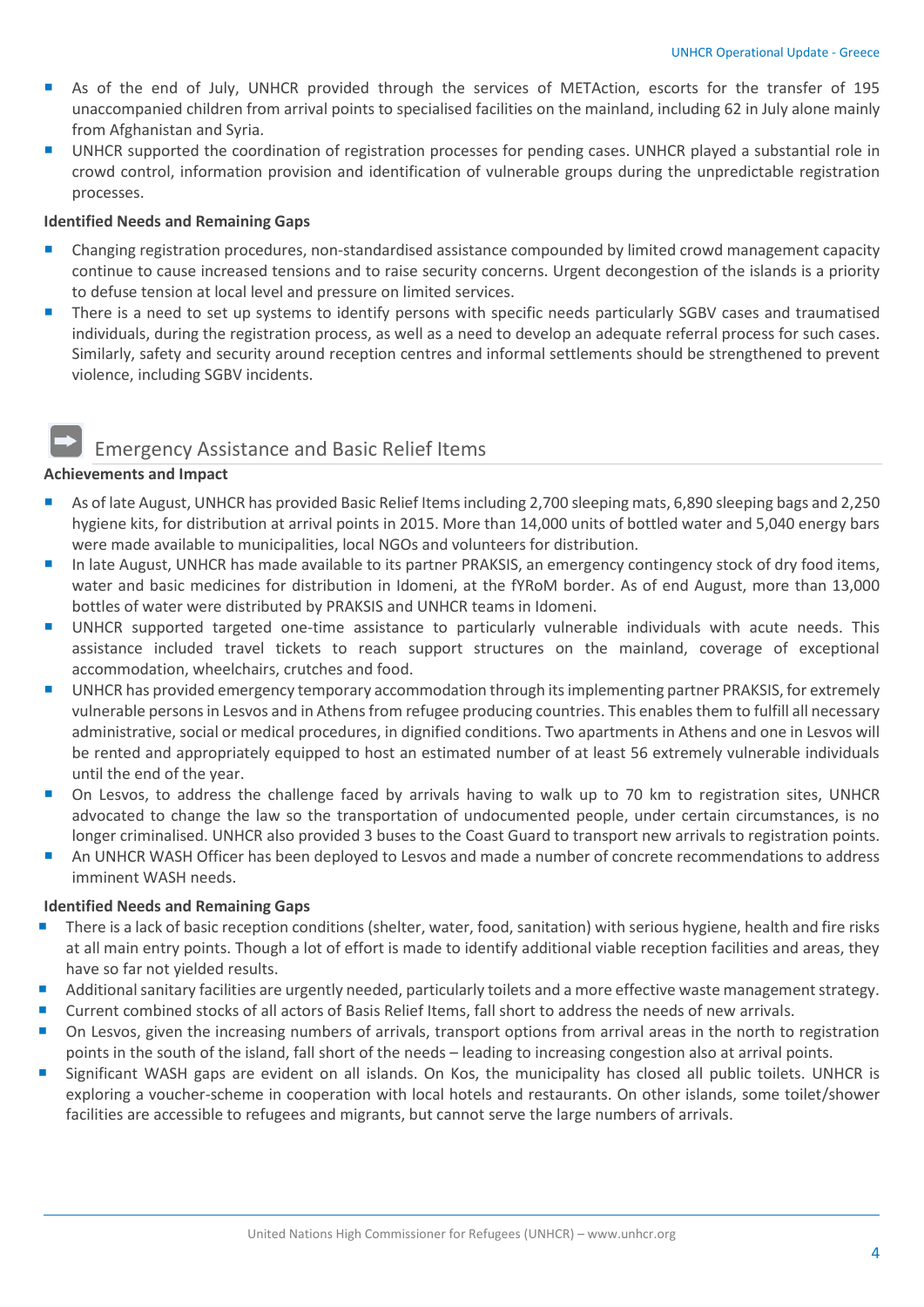

### **Achievements and Impact**

- The UNHCR Site Planner rendered daily expert advice to the Greek authorities in the construction of the Eleonas/Votanikos site.
- On Lesvos, tent settings in the informal settlement of Kara Tepe have been improved in line with UNHCR's recommendations. A master plan has been developed to improve the Moria informal settlement. Garbage bins have been installed.
- Site planning advice in close collaboration with the Paionia municipality, is ongoing for the transit centre at the fYRoM border.

### **Identified Needs and Remaining Gaps**

- On Lesvos, there is a need to improve and rehabilitate existing registration and reception facilities. Discussions with authorities are ongoing.
- On other islands, notably Kos, Leros, Kalymnos, Simi and Tilos, there is an urgent need to identify suitable sites for registration and reception facilities. Discussions with authorities are ongoing.
- The police-run identification centres of Mersinidi on Chios and Vathy on Samos need urgent refurbishment and technical improvements to meet minimum standards.

## **Working in partnership**

- UNHCR's emergency assistance and protection services in Greece in the context of the Special Mediterranean Initiative, are delivered through implementing partners. This includes the Greek NGO METAction, which provides interpretation services and facilitates escorts of unaccompanied children from arrival points to specialised facilities on the mainland. UNHCR provides emergency food items, water and basic medicines as well as accommodation for extremely vulnerable individuals, through the Greek NGO PRAKSIS. Existing partnerships with two local NGOs, the Greek Council for Refugees and the Ecumenical Refugee Program of the Church of Greece, have recently been amended to include increased support for integration of recognized refugees and additional caseloads for family reunification under the Dublin procedures.
- On the islands and in the park in Athens, much of the response has been provided thanks to the solidarity of volunteers, community based organisations, and local NGOs, and in Athens, refugee communities play a key role.
- Additionally, UNHCR supports the government's coordination efforts by facilitation of an information sharing forum at Athens level. The forum brings together various NGOs and other organisations- reference is made to the 3W in the annex. A working group on Basic Relief Items is active and an Information Working Group will be initiated. On Lesvos, a local coordination groups is active, led by local authorities. On Kos, UNHCR brings together key humanitarian actors on a regular basis.

### **Annex: 3W**

#### **Contacts:**

Rose de Jong, Reporting Officer, UNHCR Regional Representation for Southern Europe, dejong@unhcr.org, Tel: +39 3 389 488 412 Ioannis Papachristodoulou, IM & Data, UNHCR Greece[, papachri@unhcr.org,](mailto:papachri@unhcr.org) Tel: +30 2 106 756 801 **Links:** [Arrival figures website](http://www.unhcr.gr/Arrivals/) - [UNHCR Greece](http://www.unhcr.gr/) - [Refugee stories](http://www.unhcr.gr/refugeestories/) - [Facebook](https://www.facebook.com/UNHCRGREECE?fref=ts) – [Twitter](https://twitter.com/UNHCRGreece)